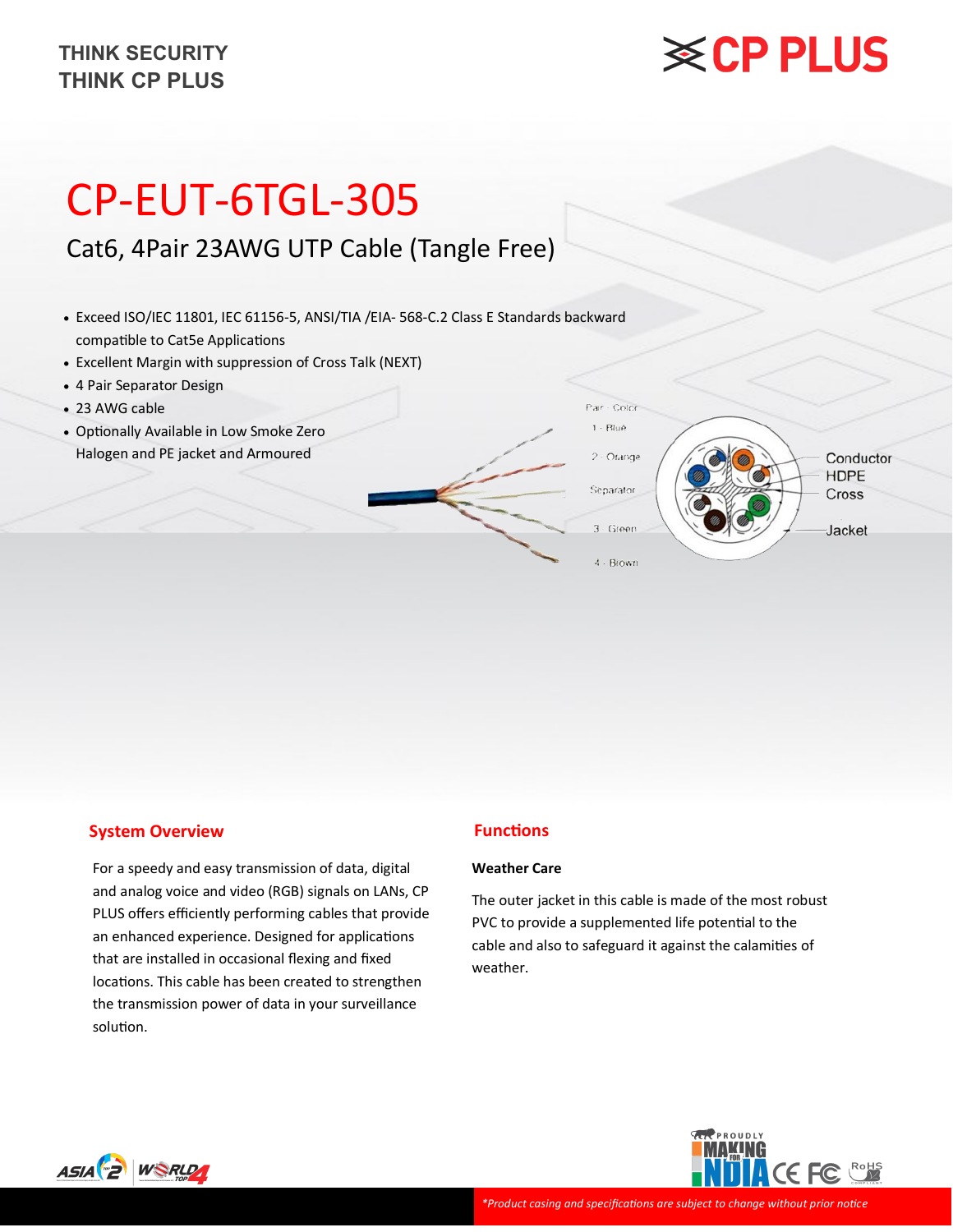# **※CP PLUS**



#### **Functions**

#### **Solid Bare Copper Conductor**

The use of a bare copper conductor in energy transmission installations to maximizes thermal and electrical conductivity, and to transmit energy with optimal efficiency.

#### **Increased Protection**

The superior quality of the insulator used in this cable provides greater prevention against the electromagnetic force emitting from the current.

#### **Renewed Capacity**

The current carrying capacity of a cable is directly proportionate to its diameter. Keeping that in mind, this cable has been designed to carry a bigger amount of voltage.

#### **Heavily Braided with HDPE Insulation**

HDPE, or high-density polyethylene, is an excellent material as a direct replacement for distribution insulators of all types. HDPE is much lighter than its porcelain counterparts and almost impervious to the cracking so common to porcelain.

### **About CP PLUS**

The brand that is on its way to lead the world when it comes to the security and surveillance industry, CP PLUS, keeps bombarding the market with the most reliable range of products that have been designed carefully and methodically to automate the whole surveillance and security process, no matter how big your premises are.

It was the initiative to help the public in the area where they are the most vulnerable and to empower the sense of safety in our hearts that had conceptualized CP PLUS. And embarking on its mission to make the world a safer and more secure place has taken the brand's journey to unprecedented levels even when compared to international competitors.



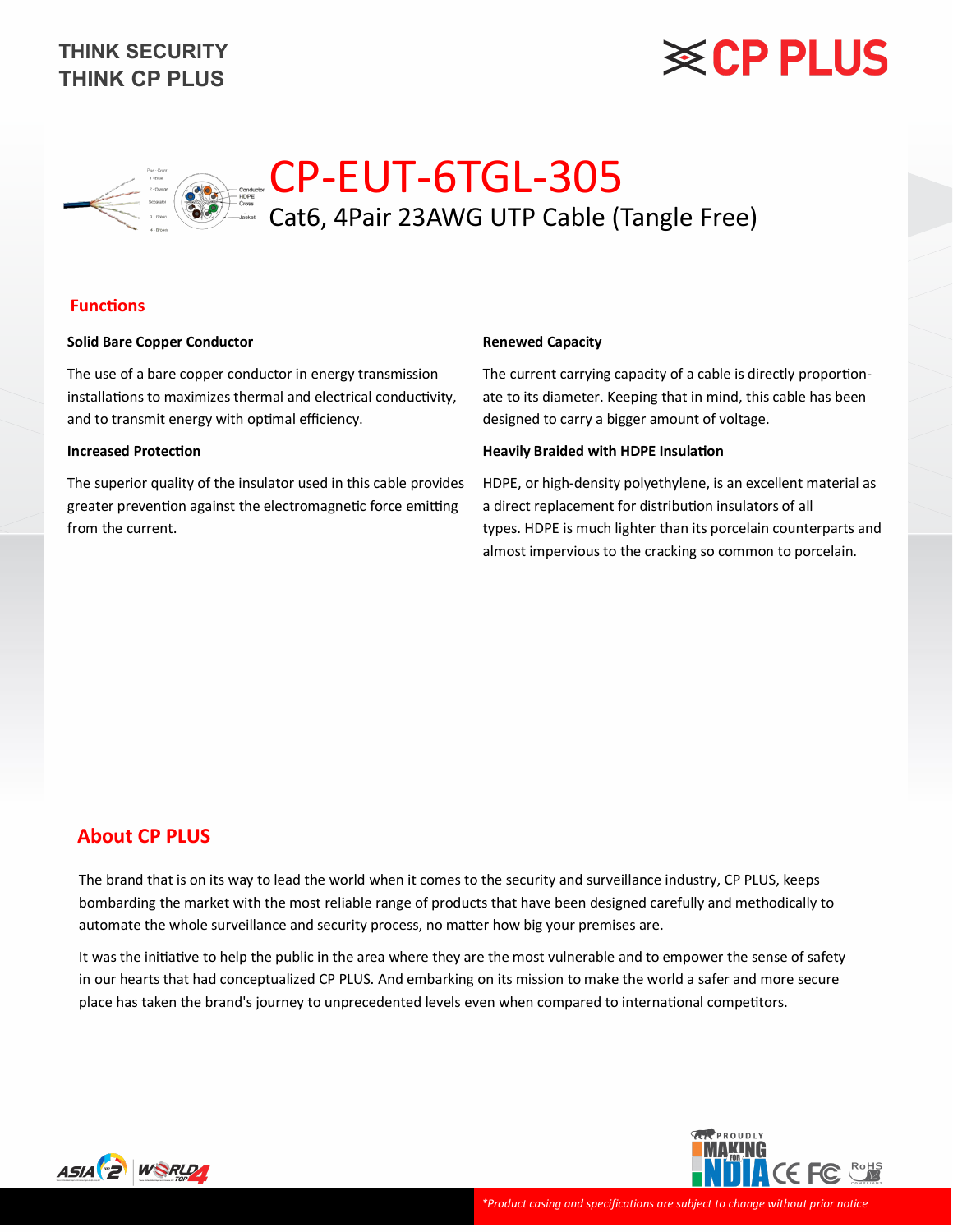# **※CP PLUS**



# CP-EUT-6TGL-305 Cat6, 4Pair 23AWG UTP Cable (Tangle Free)

| Feature                                       | Specification                        |  |  |  |  |
|-----------------------------------------------|--------------------------------------|--|--|--|--|
| Conduct Type                                  | Solid Bare Electrolytic Grade Copper |  |  |  |  |
| Nominal Conductor Diameter                    | 23 AWG                               |  |  |  |  |
| Insulation                                    | Polyethylene (HDPE)                  |  |  |  |  |
| No. of Pair                                   | 4, Each pair Twisted                 |  |  |  |  |
| Pairing                                       | Twisted into Two core                |  |  |  |  |
| <b>Outer Sheath Material</b>                  | PVC Sheath/LSHZ                      |  |  |  |  |
| Colour of Sheath                              | Grey (RAL-7035), Option Available    |  |  |  |  |
| Approximate OD                                | 5.80mm                               |  |  |  |  |
| <b>Rip Cord</b>                               | Yes                                  |  |  |  |  |
| <b>Cross Filler</b>                           | <b>HDPE</b>                          |  |  |  |  |
| <b>Sequential Marking</b>                     | <b>Every Meter</b>                   |  |  |  |  |
| Resistance Unbalance                          | 5% Max                               |  |  |  |  |
| <b>Conductor Resistance of solid</b><br>cable | 93.5Ω/1000 Mtr@20°C Max              |  |  |  |  |
| <b>Mutual Capacitance</b>                     | 5.6nf/100Mtr. Max                    |  |  |  |  |
| Packing                                       | 305 Mtrs                             |  |  |  |  |
| <b>Temperature Rating</b>                     | $-20$ to $+60^{\circ}$ C             |  |  |  |  |
| <b>Installation Temperature</b>               | 0 to 50°C                            |  |  |  |  |
| Storage Temperature                           | $-20$ to $+75^{\circ}$ C             |  |  |  |  |
| <b>NVP</b>                                    | 69%                                  |  |  |  |  |
| Impedance                                     | 100±15% Ω                            |  |  |  |  |
| Tensile                                       | <b>110N</b>                          |  |  |  |  |
| Min Bending Radius                            | 10x Jacket Dia                       |  |  |  |  |